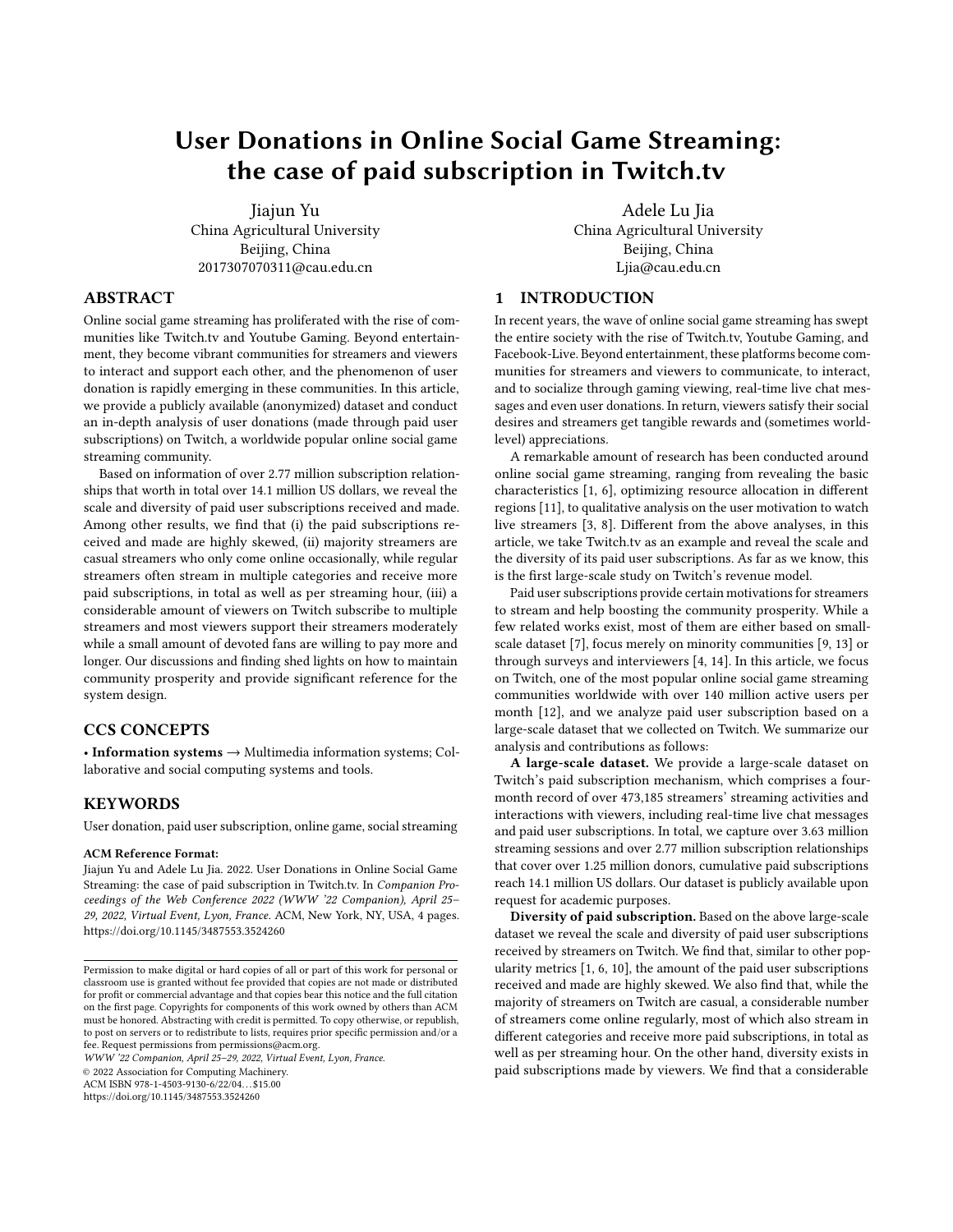WWW '22 Companion, April 25–29, 2022, Virtual Event, Lyon, France. Journal of the Companion of the Cu Jiajun Yu & Adele Lu Jia

Table 1: Basic Statistics Of The Twitch Dataset

|                                             |                   | 1.0                              |
|---------------------------------------------|-------------------|----------------------------------|
| # streamers                                 | 473,185           |                                  |
| # streaming sessions                        | 3,634,579         | $0.8 -$                          |
| session length aggregate/mean (hour)        | 8,484,782.52/2.33 |                                  |
| # live chat messages hourly max/ mean       | 27,946.41/19.75   | $\bigoplus_{0.4}^{\text{L}}$ 0.6 |
| # streaming languages                       | 31                | $0.2^{\circ}$                    |
| # streaming categories max / mean           | 15,765/4.36       |                                  |
| # streamers who have received subscriptions | 125,123           | 0.0<br>$10^{0}$                  |
| # subscribed users                          | 1,250,208         |                                  |
| # paid user subscriptions aggregate(USD)    | 14,128,187.40     | (a) Degre                        |
| # subscription relationships                | 2,775,760         | graph (fo                        |
|                                             |                   |                                  |

<span id="page-1-0"></span>proportion of subscription level<br> $\frac{1}{2}$  $10^{0}$   $^{-1}$  $1.0 + +$ streamers in-degree viewer-streamer # edges: 2,378,169 total edge weight: USD 12.13M streamers out-degre subscription  $0.8 +$ viewers out-degr streamer-streamer # edges: 397,591  $10^{-1}$  +  $USD$  2.00M  $0.6 + +$  $\overline{\Theta}^{0.6}_{_{\alpha4}}$  ,  $0.4$   $\leftarrow$ ŧ portion  $10^{-2}$  +  $0.2 + +$  $0.0$   $\leftarrow$  $10^{-3}$   $\frac{1}{10}$  $10^0$   $10^1$   $10^2$   $10^3$   $10^4$ level one level two level three subscription level degree

ee distribution of the subscription ur-month).

<span id="page-1-1"></span>(b) Distribution of the edge weight.

number of viewers subscribe to multiple streamers and most viewers support their streamers moderately while a small number of devoted fans are willing to pay more and longer.

To the best of our knowledge, our analysis provides the first large-scale analysis on Twitch's paid subscription mechanism and reveals the diversity of paid subscriptions received and made. Our analysis and discussions shed light on the subscribed user retention problem and the design of online social live-streaming communities.

# 2 MEASUREMENT METHODOLOGY AND THE DATASET

# 2.1 Measurement methodology

We use Twitch's public API for collecting dynamic information on each streaming session, including the start time, the end time, the title, the language, the streaming category, as well as the number of concurrent viewers. Meanwhile, Twitch also adopts the IRC protocol to provide information on live chat messages in real time, including the time, the sender, and the content of each message, as well as the badges if the sender is a paid subscribed user.

As Twitch does not provide publicly available data on paid user subscription, in our study, we estimate the total income of the streamers and their paid subscribed users through users with badges found in live chat messages. Even though we have captured all the paid subscribed users who have left at least one message during our experiment period of four months and we conjecture that paid subscribed users without leaving any messages in four months are rare, it should be noted that the paid subscription is under-estimated in our analysis. However, as we will show later, the number of paid subscribed users and the amount of paid subscriptions accumulated by the streamers are rather remarkable.

### 2.2 Dataset

In our experiment, we focus on League of Legends (LoL), one of the most popular online video games on Twitch. We are currently adding more game genres in our ongoing research. Our measurement started on Mar. 8, 2021, and lasted for 119 days (4 months). We have captured all the online LoL streaming sessions in this period. Besides basic information like the start time, the duration, the streamer, and the genre, for each streaming session, we also record every five minutes the concurrent number of viewers so that we could reveal the dynamics of the channel's popularity. Moreover, we have also captured user live chat messages in real time and for each streaming session, we record when and who has left what

Figure 1: Degree distribution and edge weight distribution of the subscription graph.

<span id="page-1-2"></span>

<span id="page-1-3"></span>Figure 2: CDFs of the amount of paid user subscriptions received per streaming hour by regular and non-regular streamers, and by single- and multi-genre streamers, respectively.

messages, as well as the badges of the users which are later used to estimate the paid subscribed users the streamer has attracted.

As it takes at least 15 minutes to end a game in LoL, we have removed all the hit-and-run sessions with a session length shorter than 15 minutes and in total we have obtained information on 3,634,579 valid LoL sessions and 473,185 streamers who have in total attracted at least 1,250,208 paid subscribers and cumulative paid subscriptions reach \$14.1 million. For academic purposes, our dataset is publicly available upon request.

# 3 SUBSCRIPTION RELATIONSHIPS

In this section, we propose a subscription graph, and reveal the scale and the diversity of paid user subscription, from the perspectives of both the streamer and the subscribed user.

#### 3.1 Subscription graph

To explore deeper into our data, we propose a subscription graph based on the subscription relationships in our four-month observation period. In the subscription graph, either a viewer or a streamer is represented as a node, and the subscriptions made from the starting node to the end node is represented as a directed edge, with the edge weight equal to the amount of paid subscription according to subscription level. In total, there are 1,256,180 nodes (including 125,123 (9.96%) streamer nodes) and 2,775,760 edges resulting in an average node degree of 4.42 and an average edge weight of 5.09 (US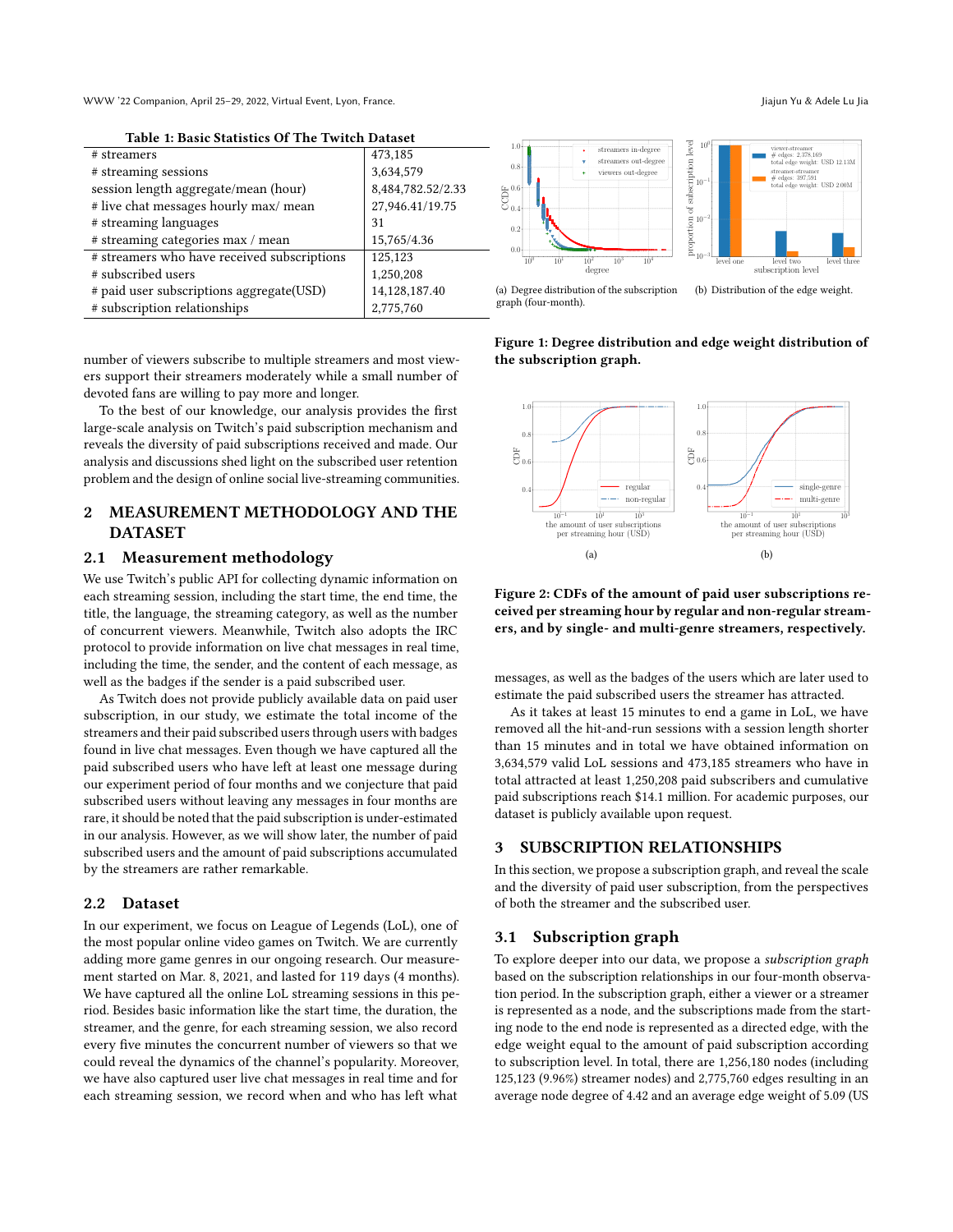User Donations in Online Social Game Streaming:

<span id="page-2-0"></span>

<span id="page-2-1"></span>Figure 3: Diversity of subscription durations and levels.

dollars). Figure [1\(a\)](#page-1-0) and Figure [1\(b\)](#page-1-1) show the subscription graph's degree distribution and edge weight distribution, respectively.

As shown in Figure [1\(a\),](#page-1-0) in general, all the degree distributions are highly skewed, particularly, 24,636 (19.69%) streamers have indegrees larger than 10, and 364 (0.29%) streamers have in-degrees larger than 1000. Besides, 20,559 (1.64%) viewers have out-degrees larger than 10, indicating that there exist a considerable amount of viewers who have subscribed to multiple streamers. Interestingly, there also exist subscription relationships between streamers and streamers (397,591 (14.32%) edges), similar phenomenon has been found in the other game streaming platform [\[5\]](#page-3-13). However, as shown in Figure [1\(b\),](#page-1-1) streamer-streamer edges have a smaller fraction (0.03%) of higher-level subscriptions (i.e., level two or three) than viewer-streamer edges (0.09%). **Figure 3. Diversity of suostriphon ton anons and revenues and**  $\frac{1}{2}$  **and**  $\frac{1}{2}$  **and**  $\frac{1}{2}$  **and**  $\frac{1}{2}$  **and**  $\frac{1}{2}$  **and**  $\frac{1}{2}$  **and**  $\frac{1}{2}$  **and**  $\frac{1}{2}$  **and**  $\frac{1}{2}$  **and**  $\frac{1}{2}$  **and**  $\frac{1}{2}$  **and \frac{** 

#### 3.2 Diversity of the streamers

In this section, we reveal the streamers' behavioral differences to test their correlations with paid subscriptions received.

Regular and non-regular streamers. Our dataset captures 473,185 LoL streamers and covers a period of four months. We define the streamers who have streamed in the LoL category at least once every two weeks as regular streamers and the rest as non-regular streamers. It should be noted that the definition of regular and nonregular streamers is with respect to the LoL category. In total, we find 463,771 (98.01%) non-regular streamers, and as it turns out only 9,414 (1.99%) streamers are regular. This disparity indicates that while Twitch is known to have attracted many professional players to stream, the majority of its LoL streamers are casual.

It is natural that regular streamers receive more paid subscriptions as they are online more often. Interestingly, we also find that they also receive more paid subscriptions per streaming hour. As shown in figure [2\(a\),](#page-1-2) 4.32% of regular streamers have received over 10 USD paid subscriptions per streaming hour, whereas only 2.38% of non-regular streamers achieved so. We conjecture that streaming regularly provides the opportunity for the streamers to make an impression on the users, some of whom eventually become paid subscribed users.

Single- and multi-genre streamers. Focusing on regular streamers, in this section, we further analyze the behavioral differences between streamers who have streamed solely in the LoL category and streamers who have also streamed in other categories. We name the former single-genre streamers and the latter multi-genre streamers.

<span id="page-2-2"></span>

<span id="page-2-3"></span>(a) # streamers subscribed with higher (b) # streamers subscribed for four levels. continuous months.

Figure 4: Box plots of the number of streamers subscribed with higher- levels and for four continuous months, respectively. Here, users are grouped based on their number of subscribed streamers.

and 7,922 (84.15%) regular streamers are multi-genre streamers, indicating that streaming in multiple categories are common on Twitch. In Figure [2\(b\),](#page-1-3) we demonstrate single-genre streamers and multi-genre streamers' amount of paid subscription received in the LoL category. We find that 875 (58.64%) single-genre streamers are able to receive some paid subscriptions, whereas 5,925 (74.79%) of multi-genre streamers have achieved so. These results show that, even within the LoL category, multi-genre streamers in general are already able to receive more paid user subscriptions than single-genre streamers, and we believe that when considering the whole categories, they are even more popular.

#### 3.3 Diversity of the paid users

Overall diversity. We first reveal the overall diversity of paid subscriptions made by the users from three perspectives, namely the amount, the duration, and the level of the subscriptions. We have already shown in figure [1\(a\)](#page-1-0) that the viewers subscribe to different number of streamers. Considering the subscription amount, we find that 917,367(73.38%) users have in total paid less than 10 US dollars, whereas 3,456 (0.28%) users have contributed over 100 US dollars.

Meanwhile, subscription durations are also different. As shown in Figure [3\(a\),](#page-2-0) over half of the subscribed users are hit-and-runners, i.e., they have only subscribed for one month and did not continue their subscriptions afterwards. In the meantime, we still observe that a considerable amount of users are devoted, i.e., 131,937 (10.55%) users have always subscribed in our observation period of four months.

When further differentiating subscriptions of different durations, as shown in Figure [3\(b\),](#page-2-1) we find that, interestingly, higher level subscriptions (i.e., level two and three) take a higher proportion in longer-term subscriptions. This result indicates that higher level paid subscriptions, i.e., stronger subscription relationships, also tend to last longer.